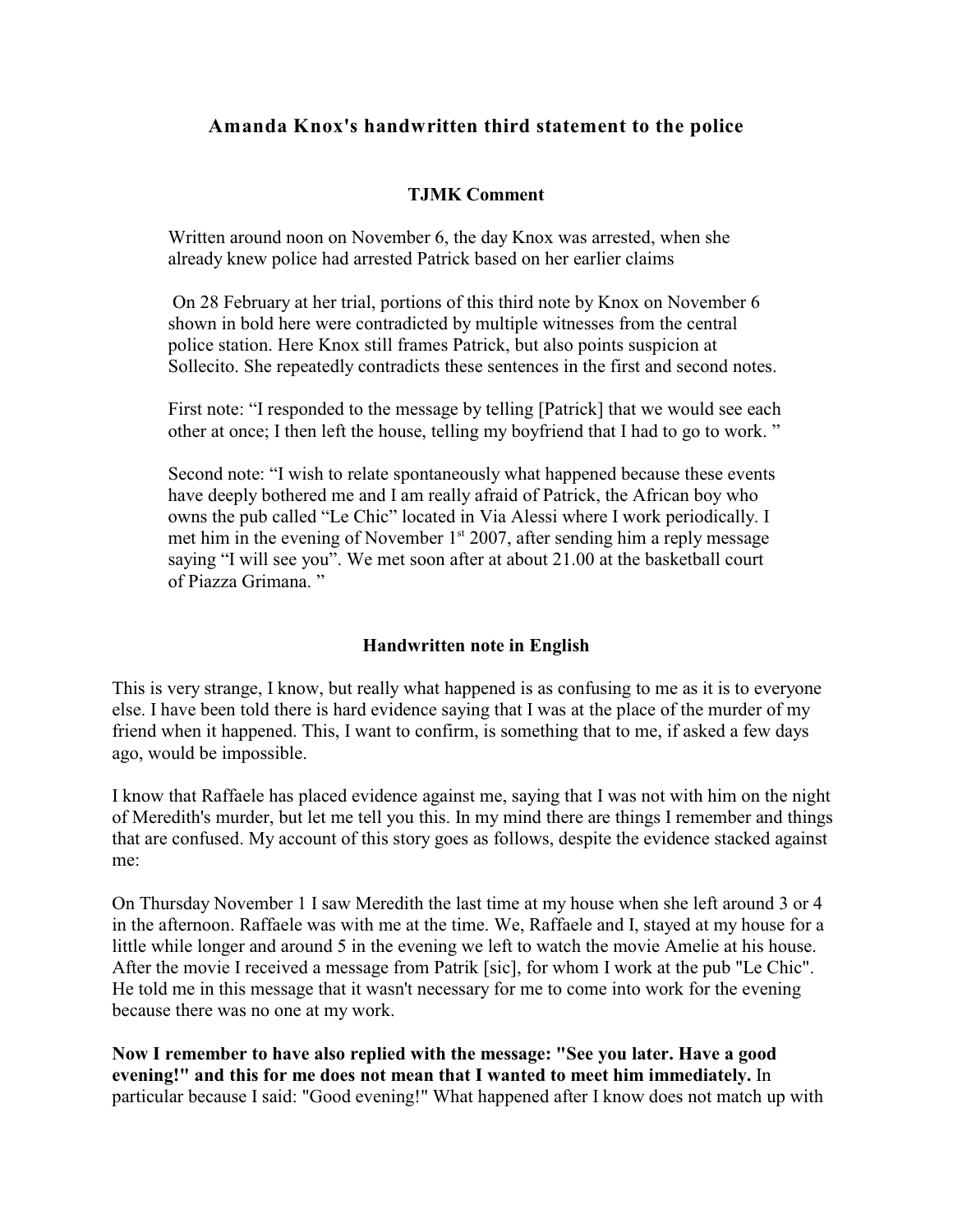what Raffaele was saying, but this is what I remember. **I told Raffaele that I didn't have to work and that I could remain at home for the evening. After that I believe we relaxed in his room together, perhaps I checked my email. Perhaps I read or studied or perhaps I made love to Raffaele. In fact, I think I did make love with him.**

However, I admit that this period of time is rather strange because I am not quite sure. **I smoked marijuana with him and I might even have fallen asleep.** These things I am not sure about and I know they are important to the case and to help myself, but in reality, I don't think I did much. **One thing I do remember is that I took a shower with Raffaele and this might explain how we passed the time. In truth, I do not remember exactly what day it was, but I do remember that we had a shower and we washed ourselves for a long time. He cleaned my ears, he dried and combed my hair.**

**One of the things I am sure that definitely happened the night on which Meredith was murdered was that Raffaele and I ate fairly late, I think around 11 in the evening, although I can't be sure because I didn't look at the clock. After dinner I noticed there was blood on Raffaele's hand, but I was under the impression that it was blood from the fish.** After we ate Raffaele washed the dishes but the pipes under his sink broke and water flooded the floor. But because he didn't have a mop I said we could clean it up tomorrow because we (Meredith, Laura, Filomena and I) have a mop at home. I remember it was quite late because we were both very tired (though I can't say the time).

**The next thing I remember was waking up the morning of Friday November 2nd around 10am** and I took a plastic bag to take back my dirty cloths to go back to my house. It was then that I arrived home alone that I found the door to my house was wide open and this all began. In regards to this "confession" that I made last night, **I want to make clear that I'm very doubtful of the verity of my statements because they were made under the pressures of stress, shock and extreme exhaustion. Not only was I told I would be arrested and put in jail for 30 years, but I was also hit in the head when I didn't remember a fact correctly.** I understand that the police are under a lot of stress, so I understand the treatment I received.

However, it was under this pressure and after many hours of confusion that my mind came up with these answers. **In my mind I saw Patrik in flashes of blurred images. I saw him near the basketball court. I saw him at my front door. I saw myself cowering in the kitchen with my hands over my ears because in my head I could hear Meredith screaming.** But I've said this many times so as to make myself clear: these things seem unreal to me, like a dream, and I am unsure if they are real things that happened or are just dreams my head has made to try to answer the questions in my head and the questions I am being asked.

But the truth is, I am unsure about the truth and here's why:

1. The police have told me that they have hard evidence that places me at the house, my house, at the time of Meredith's murder. I don't know what proof they are talking about, but if this is true, it means I am very confused and my dreams must be real.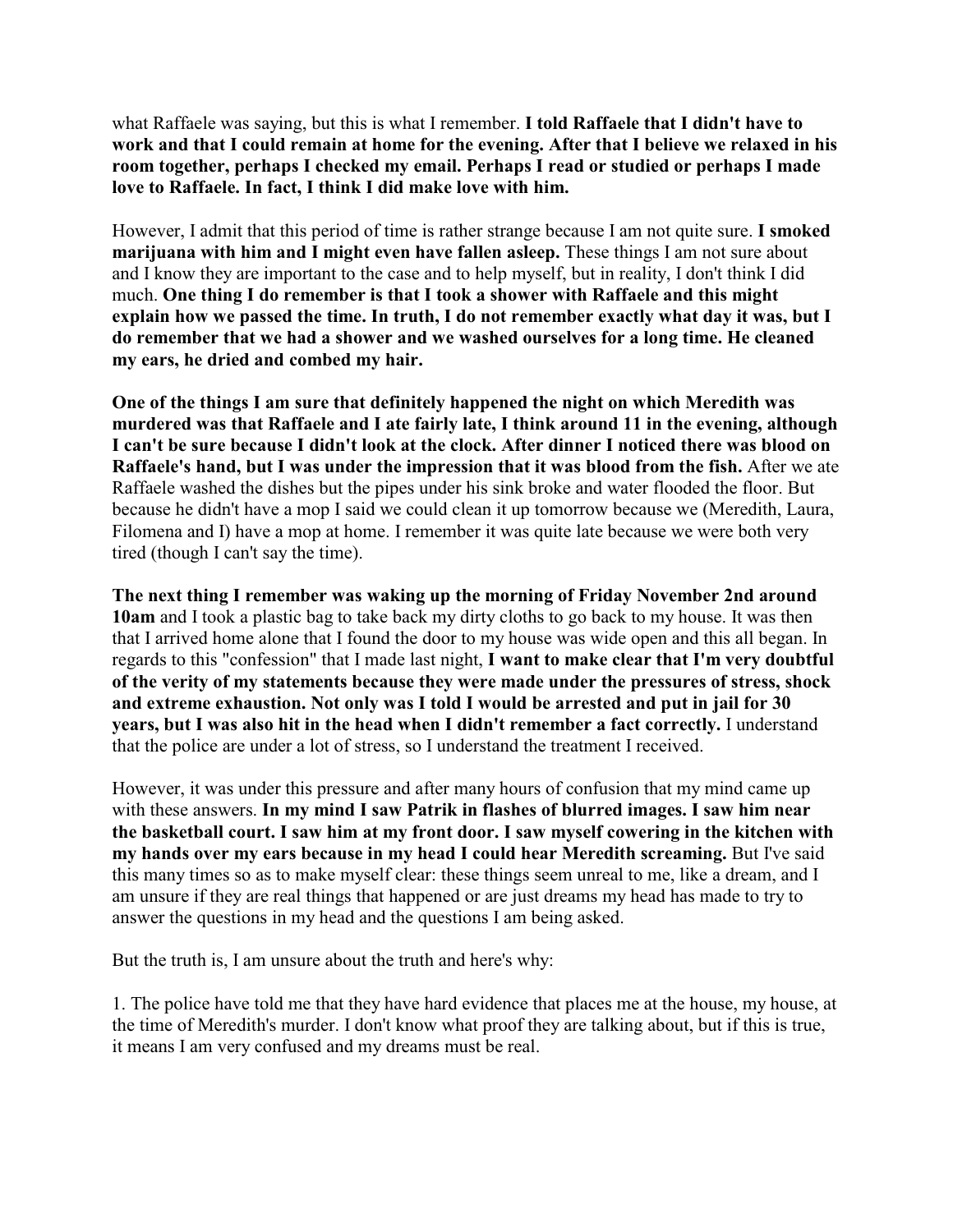2. My boyfriend has claimed that I have said things that I know are not true. I KNOW I told him I didn't have to work that night. I remember that moment very clearly. I also NEVER asked him to lie for me. This is absolutely a lie. What I don't understand is why Raffaele, who has always been so caring and gentle with me, would lie about this. What does he have to hide? **I don't think he killed Meredith, but I do think he is scared, like me.** He walked into a situation that he has never had to be in, and perhaps he is trying to find a way out by disassociating himself with me.

Honestly, I understand because this is a very scary situation. I also know that the police don't believe things of me that I know I can explain, such as:

1. I know the police are confused as to why it took me so long to call someone after I found the door to my house open and blood in the bathroom. **The truth is, I wasn't sure what to think, but I definitely didn't think the worst, that someone was murdered. I thought a lot of things, mainly that perhaps someone got hurt and left quickly to take care of it. I also thought that maybe one of my roommates was having menstral [sic] problems and hadn't cleaned up.** Perhaps I was in shock, but at the time I didn't know what to think and that's the truth. That is why I talked to Raffaele about it in the morning, because I was worried and wanted advice.

2. I also know that the fact that I can't fully recall the events that I claim took place at Raffaele's home during the time that Meredith was murdered is incriminating. And **I stand by my statements that I made last night about events that could have taken place in my home with** Patrik, but I want to make very clear that these events seem more unreal to me that what I said before, that I stayed at Raffaele's house.

3. I'm very confused at this time. My head is full of contrasting ideas and I know I can be frustrating to work with for this reason. But I also want to tell the truth as best I can. Everything I have said in regards to my involvement in Meredith's death, even though it is contrasting, are the best truth that I have been able to think.

[illegible section]

I'm trying, I really am, because I'm scared for myself. I know I didn't kill Meredith. That's all I know for sure. **In these flashbacks that I'm having, I see Patrik as the murderer, but the way the truth feels in my mind, there is no way for me to have known because I don't remember FOR SURE if I was at my house that night.** The questions that need answering, at least for how I'm thinking are:

1. Why did Raffaele lie? (or for you) Did Raffaele lie?

2. Why did I think of Patrik?

3. Is the evidence proving my pressance [sic] at the time and place of the crime reliable? If so,

what does this say about my memory? Is it reliable?

4. Is there any other evidence condemning Patrik or any other person?

3. Who is the REAL murder [sic]? This is particularly important because I don't feel I can be used as condemning testimone [sic] in this instance.